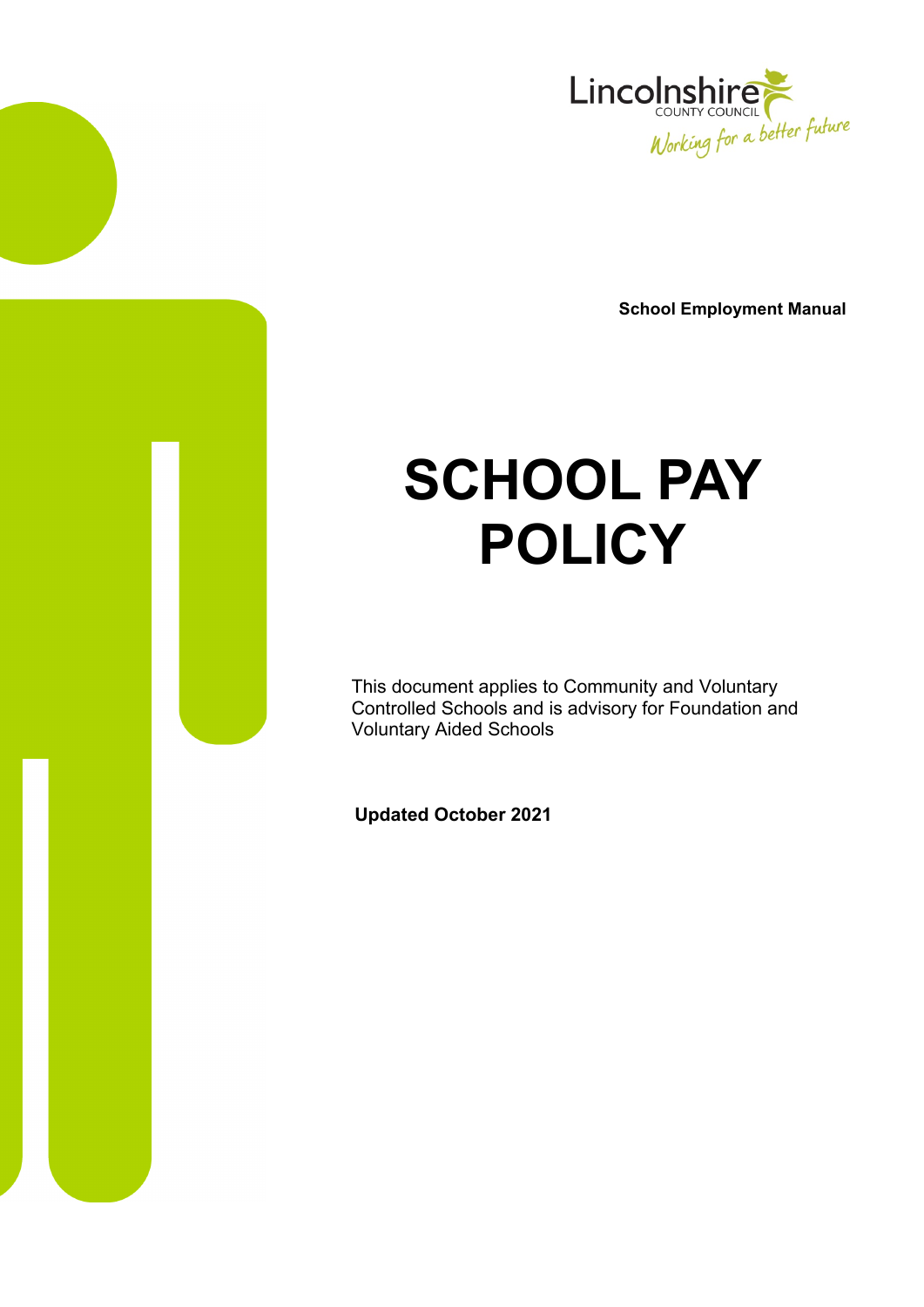# **CONTENTS**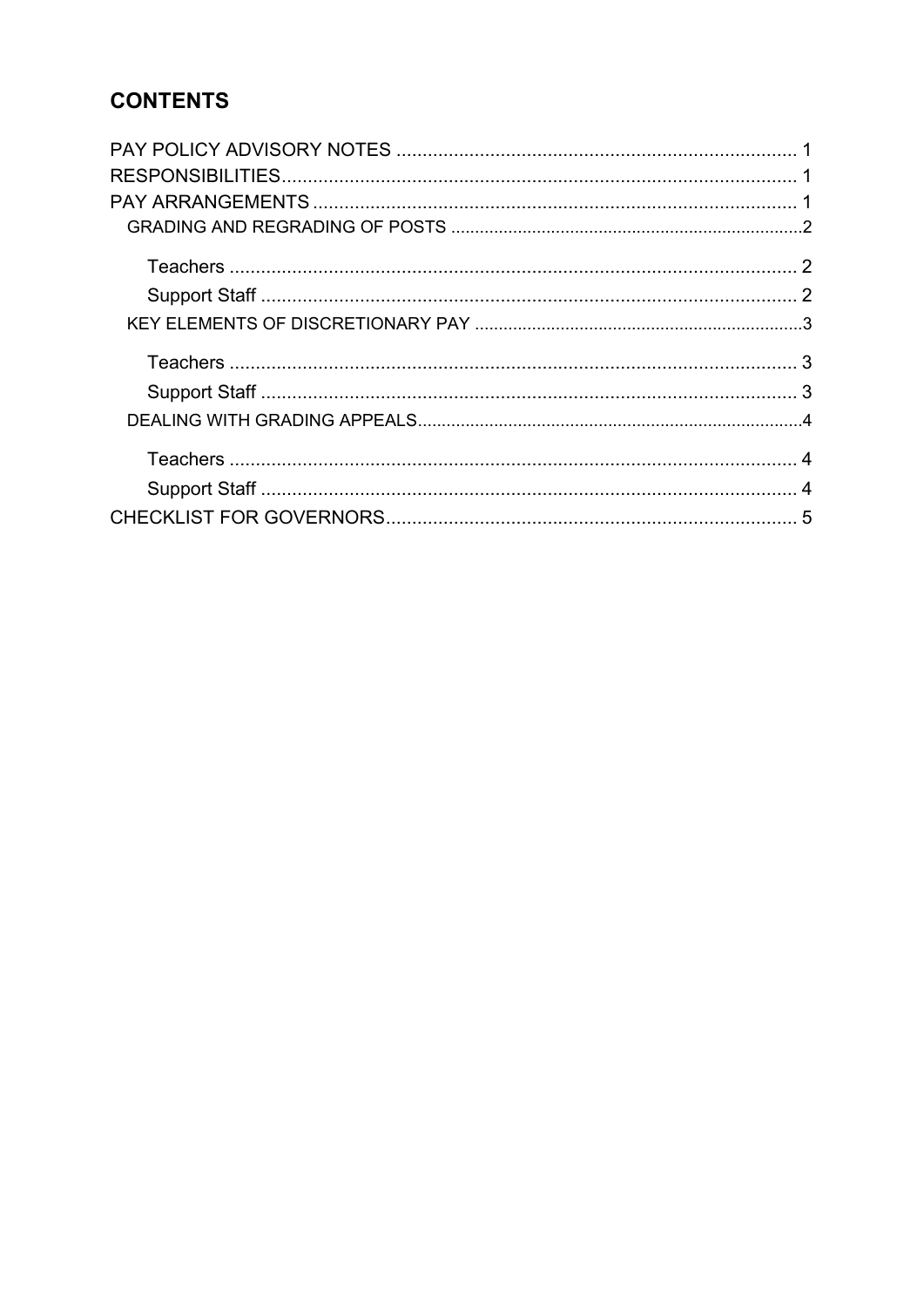# <span id="page-2-0"></span>**PAY POLICY ADVISORY NOTES**

To allow Governors to be consistent and responsible over pay they must have a clear, whole School Pay Policy to guide them. Every school is different and sets its own aims in its development plan, which should be reflected in the Staffing Structure and the Pay Policy. The Governors carry considerable responsibility for the welfare and development of staff and must, therefore, be seen to act fairly at all times. They are likely to achieve this only if they operate within the framework of an open and agreed policy.

Governing Bodies must establish pay and performance management/appraisal policies which:

- Set out the basis on which teachers' pay will be determined.
- Describe how the performance management arrangements will work.
- State the procedures for determining appeals.

recognised Trade Unions [Trade Union List](https://professionals.lincolnshire.gov.uk/directory-record/27/trade-union-list) and may be adopted by the Governing A model Pay Policy is attached at Appendix 1. This has been consulted on with Body.

The STPCD publishes pay ranges with the minimum and maximum pay reference points for Main, Upper Pay, Unqualified Teacher, Leading Practitioners and Leadership Group pay ranges however it continues to permit the adoption of the previous pay reference points (uprated as appropriate).

 consult with staff and trade unions to agree alternative arrangements. It is If you choose to exercise your discretion and vary this policy you may be required to recommended that advice should be sought from your HR provider in such circumstances.

# **RESPONSIBILITIES**

Governors/Head Teachers are responsible for:

- determining the duties and the grade/salary/allowance to be attached to posts in school;
- applying the requirements of the School Teachers' Pay and Conditions Document and Burgundy Book.

The County Council remains responsible for:

• equal pay/value between maintained schools is achieved by Governors/Head Teachers within their schools. Guidance on this for staff on Green Book Terms and Conditions is contained within the County Council's Pay Policy.

## **PAY ARRANGEMENTS**

As part of the recruitment and selection process Governors/Head Teachers are required to provide the school's payroll provider with personal details of successful candidates to enable terms and conditions documentation to be issued and payment to be arranged. No payment of salary can be made until the necessary documentation has been provided and processed.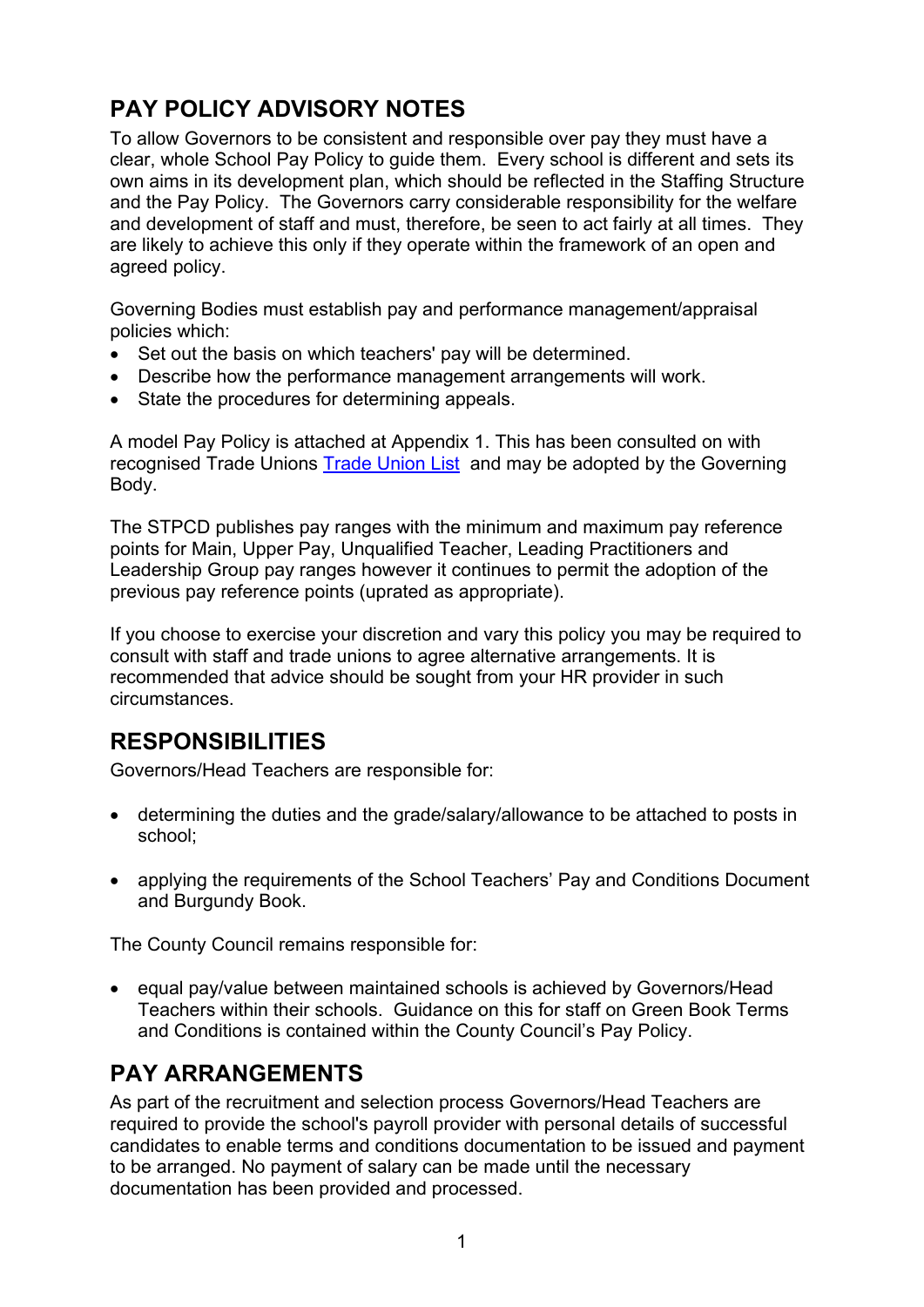<span id="page-3-0"></span>Head Teachers should ensure that any changes to staffing details, which affect contractual and/or payment circumstances are notified to the school's payroll provider as quickly as possible.

If any school fails to notify their payroll provider within the appropriate timescale that a member of staff intends to cease employment, payment of salary will continue and any overpayment which is not recovered will be debited against the school's budget share.

The recovery and writing-off of overpayments should be considered in relation to statutory requirements (e.g. Employment Relations Act 1996) and County Council policy. Advice on how to tackle such matters is available from the school's Payroll provider. Schools are urged to deal with such matters in a reasonable and sympathetic manner.

## **GRADING AND REGRADING OF POSTS**

It is assumed that "grading" includes all of those (non-discretionary) aspects of the payment to an employee covered by national or local provision as set out in the relevant document, e.g. NJC for Local Government Employees.

## **Teachers**

Governors/Head Teachers must pay the minimum rate and not exceed the maximum rate for teaching posts as prescribed by the School Teachers' Pay and Conditions Document.

Governors/Head Teachers do, however, have discretion to operate within the:

- full range of incentive allowances, subject to certain criteria, (see School Teachers' Pay and Conditions Document)
- equal pay/value requirements.

This and other discretionary aspects of pay are covered in the section on Key Elements of Discretionary Pay below.

## **Support Staff**

If a national prescription or a local collective agreement provides for the grading of a post, for example, for Teaching Assistants, then Head Teachers must apply such a grade.

provided job descriptions and evaluated grades for a "menu" of school-based jobs. Where no grading prescription exists, the Council's Human Resource provider has Head Teachers are advised to apply such grades to posts within their school where the duties and responsibilities reflect those model job descriptions.

The County Council's Human Resources provider provides an evaluation service and grades will be notified to Head Teachers on receipt of a job description. It is important that new grades are not applied before a formal evaluation has taken place. Those schools which use a different Human Resources provider will need to consult with them first but this service must be commissioned from the Council's Human Resource provider.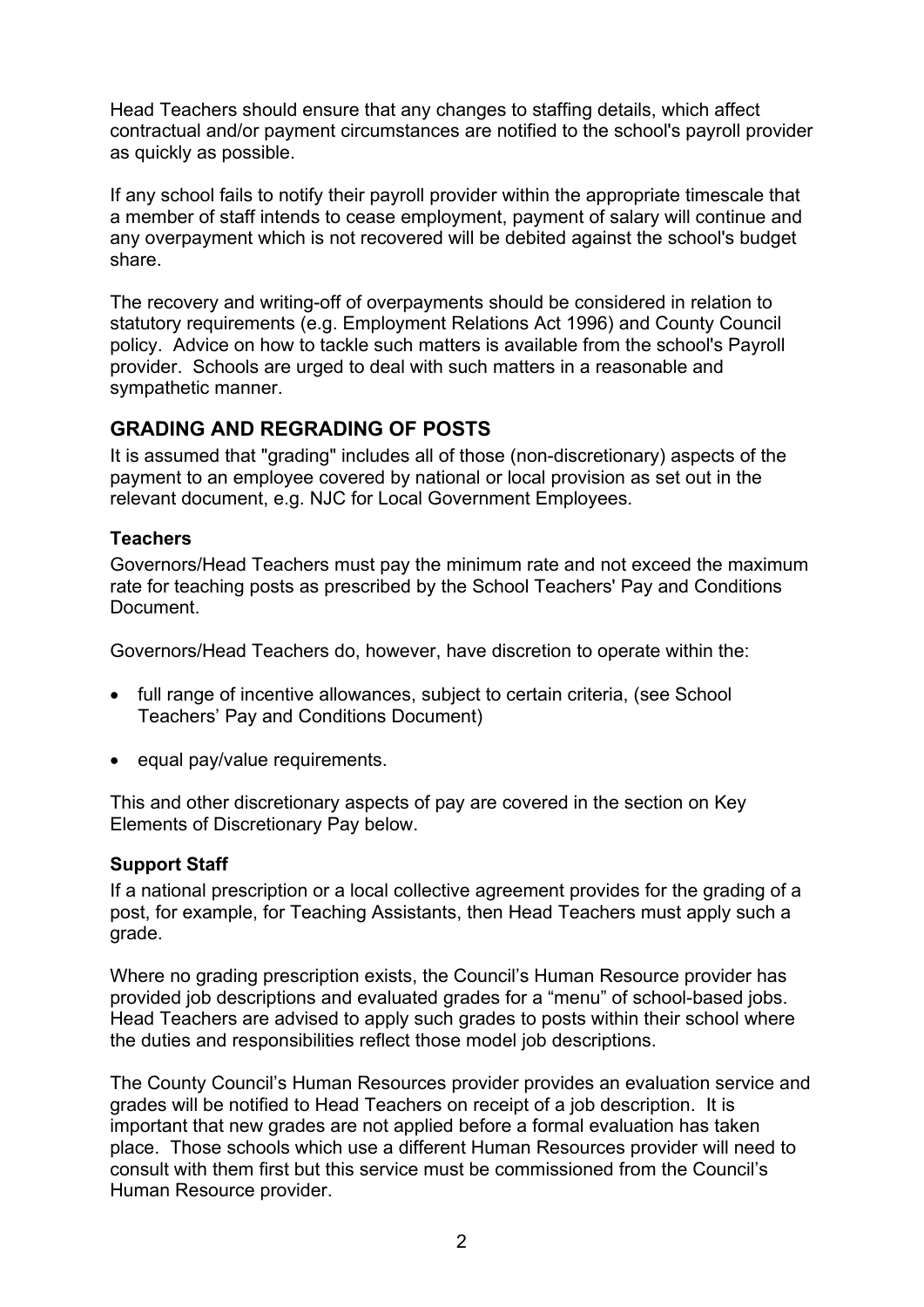## <span id="page-4-0"></span> **KEY ELEMENTS OF DISCRETIONARY PAY**

## **Teachers**

Allowances for teachers employed in schools are a matter for the Governors/Head Teachers subject to the guidance and requirements issued by the Department for Education, in the School Teachers' Pay and Conditions Document.

The starting point on the main pay range for teachers in delegated schools should be determined having regard for:

- the rules set out by the DfE (School Teachers' Pay and Conditions Document);
- any County Council policy/advice issued:
- the need for consistency in applying the above in light of equal pay/value responsibilities.

 safeguarding whilst they remain at the same school within the terms of the School Teachers receiving an allowance on a permanent basis will enjoy salary Teachers' Pay and Conditions Document.

 In accordance with the School Teachers' Pay and Conditions document, if a teacher the same authority, then salary safeguarding applies to the individual concerned. loses a post through the reorganisation of a school or education establishment, takes up a new post and is employed by the same authority or at a school maintained by

Under no circumstances can an honorarium payment be made to a teacher.

## **Support Staff**

 The starting point within the grade of newly appointed or promoted support member of staff should be determined by Governors/Head Teachers, having regard for:

- the policy of the County Council is to appoint to the minimum point of the grade, except where:
	- the candidate is demonstrably above average in terms of qualification and experience;
	- there is no other suitable candidate who would be prepared to accept a lower salary (i.e. the minimum of the grade);
- the requirement to justify appointments above the lowest spinal point of the grade on grounds not associated with the sex, race etc. of the candidate;
- the need to consider possible implications for existing staff in terms of equal pay/value.

Staff temporarily working in a post which is normally graded at a higher level may be paid on a higher point on the pay spine for that period.

An honorarium payment may be made for exceptional or special work undertaken on a short-term basis.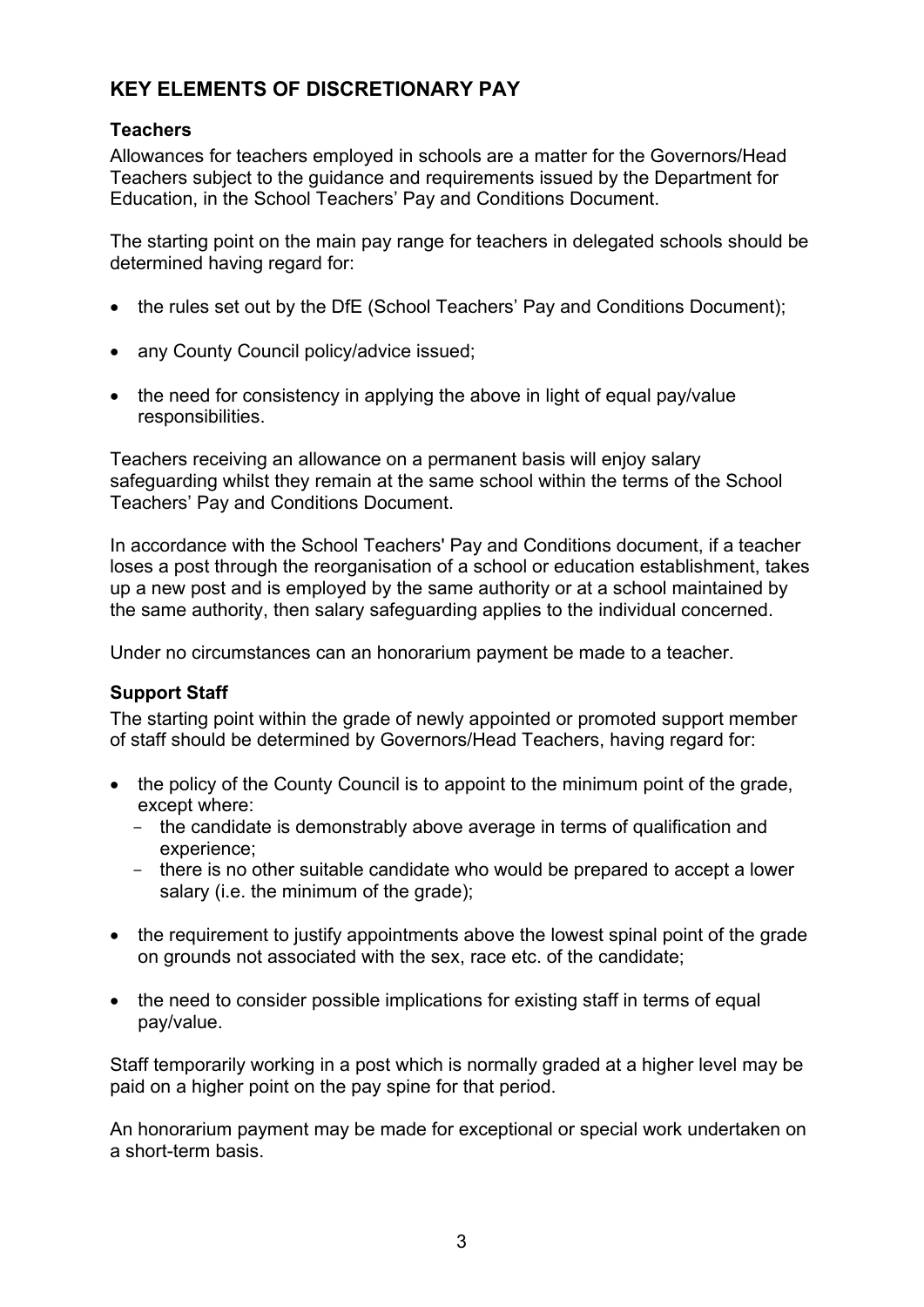<span id="page-5-0"></span>Where Governors/Head Teachers have objective reasons to consider that the substantive grade of a vacant post falls short of the "market rate" (e.g. where two external advertisements have failed to attract suitable candidates) or that a retention problem has been identified with an existing employee (e.g. where he/she has other job interviews/offers), then a salary supplement can be attached to the post as a recruitment/retention incentive. Such action should only be taken subject to the advice through the school's Human Resource provider and the Council policy on Retention and Market Force Supplements.

Where an employee is redeployed within a school, the existing grade and conditions of service should be protected, in accordance with the "protection" rules in the County Council's Local Scheme of Conditions of Service. See the Redeployment Policy for school based staff.

is discretionary, the decision to be made by the receiving Governors/Head Teacher. Protection of grade arising from redeployment between schools is recommended but This discretion must be operated within the constraints of local conditions.

## **DEALING WITH GRADING APPEALS**

#### **Teachers**

Appeals against pay determinations and pay grading should be made through the pay appeal mechanism adopted by the school in their Pay Policy.

#### **Support Staff**

The right of appeal is contained within the National Conditions of Service (Green Book), which states that: "An employee dissatisfied with the grading of their job is entitled to appeal for a reconsideration of the grading. Procedures will be agreed locally to deal with such appeals."